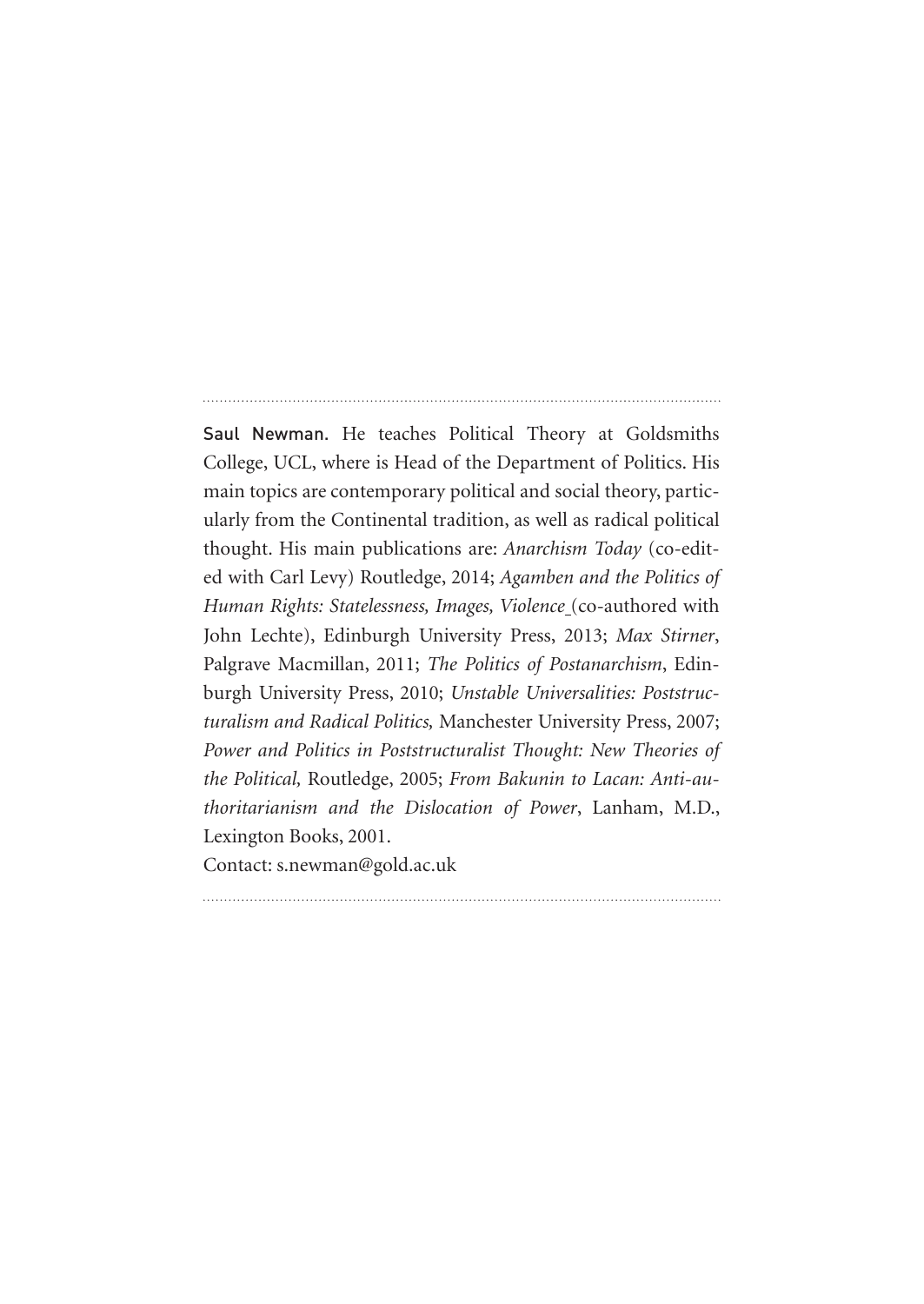# **THE QUESTION OF FREEDOM IN FOUCAULT AND LA BOETIE**

#### Saul Newman

Goldsmiths College, UCL

Reception date April 10<sup>th</sup> 2015; Acceptance date May 11<sup>th</sup> 2015. This article is the result of research activities held at the Department of Politics (Goldsmiths College, UCL).

### **Abstract**

This paper argues that the key to understanding question of freedom in Foucault lies in the problematic of 'voluntary servitude', whose enigmatic condition was first explored in the sixteenth century by Étienne de La Boétie. The essay, *De la Servitude Volontaire*, comes to grips with what is perhaps the most intractable enigmas in politics: why people freely submit to their own domination.

Starting from the idea that freedom, so far from signifying the absence of power, is only intelligible and realizable through its relation to power, the author shows that Foucault is concerned with that which binds us to power at the level of our subjectivities; and, with the other side of this, how we are able to resist, contest and problematize this attachment, and how we are able to engage in practices of self-constitution which are, for him, 'practices of freedom'.

# **Keywords**

Practices of freedom, power, "voluntary servitude", counter-conducts.

### **Resumen**

Para lograr entender la cuestión de la libertad en Foucault, es necesario analizar la problemática de la "servidumbre voluntaria", cuya enigmática condición fue examinada primero por Étienne de La Boétie. Su ensayo, titulado *De la Servitude Volontaire*, discute el enigma de la política quizá más complejo: ¿por qué los hombres se someten al dominio?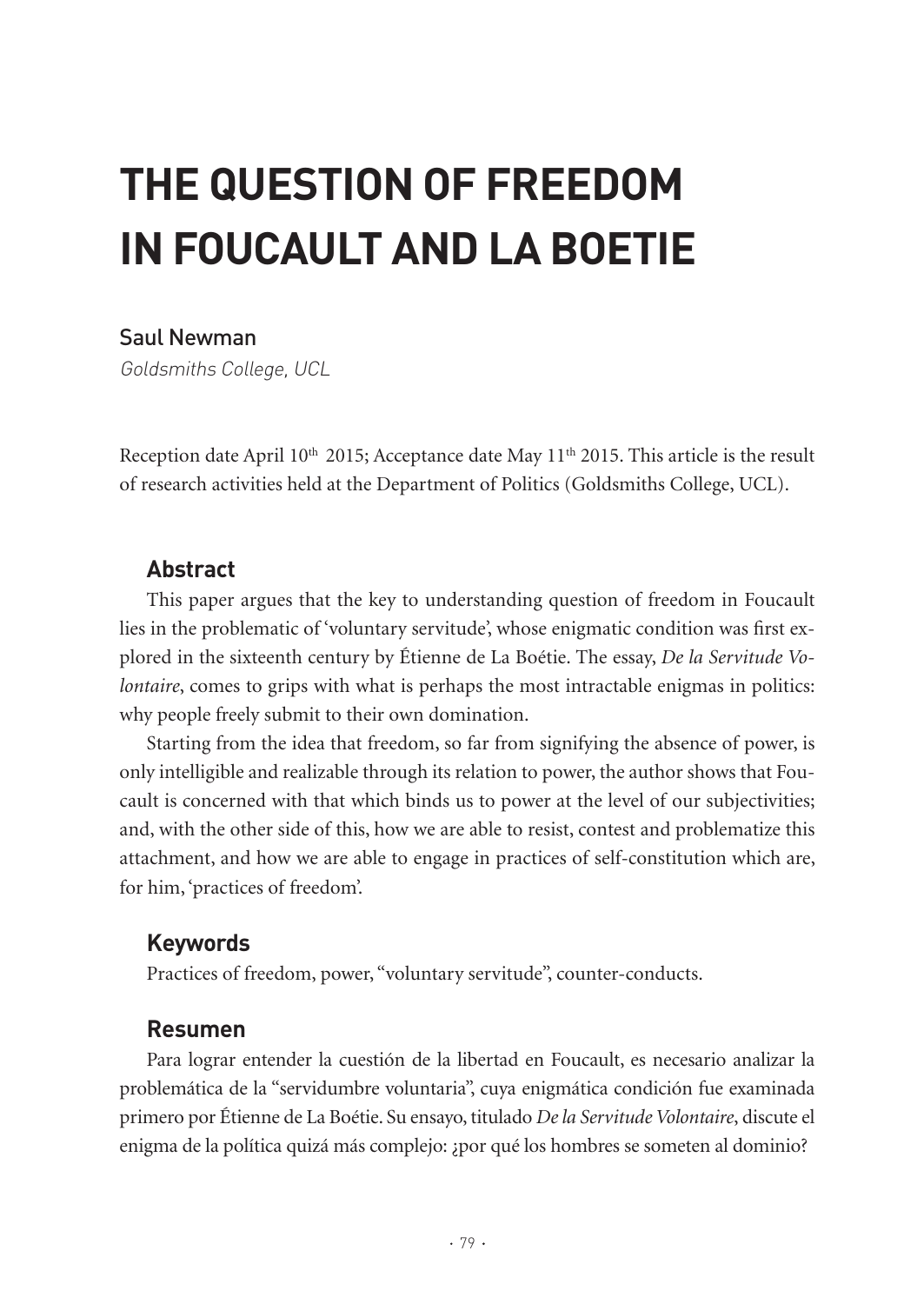A partir de la idea de que la libertad, lejos de significar ausencia de poder, solo se puede entender y realizar por medio de su relación con el mismo poder, el autor pretende demostrar que Foucault, por un lado, se interesa por lo que nos relaciona con el poder respecto de los varios niveles de nuestra subjetivación; por otro lado, por como somos capaces de resistir, poner en duda y problematizar este vínculo y de comprometernos con prácticas de auto-constitución que, para él, son "prácticas de libertad".

#### **Palabras clave**

Prácticas de libertad, poder, "servidumbre voluntaria", contraconductas.

# **Introduction**

One of the more seemingly problematic areas of Foucault's thought is on the question of freedom. What place does freedom have in Foucault's thought; how might it be understood? If 'power is everywhere', if it is coextensive with all social relations, if it is to be found in everyday interactions between individuals, then what room is left for freedom? How can spaces for freedom be reconciled with the ubiquity of power relations, with the apparent omnipresence of disciplinary constraints, forms of power/knowledge which construct individuals as subjects, and with governmental rationalities aimed at normalizing behavior? Foucault sees freedom as a kind of 'game' played with power, as a series of strategic moves that can take place within certain limits set by power. However, if this is the case, it would seem to offer only limited opportunities for freedom. Freedom, and the possibilities of resisting power, would seem to be produced by, or at least realized through, the operation of power itself, and are therefore always constrained by it.<sup>1</sup>

<sup>1.</sup> This, at least, has been the charge made by many of Foucault's critics — from Marxists and critical theorists, to communitarians and liberals. According to these critical voices, Foucault undermines any real possibility for freedom. It is claimed that he leaves us at a dead-end politically; that his dystopian, pessimistic thinking locks us into disciplinary cages from which there is no possibility of escape. No wonder, it is claimed, Foucault turned in his later work to questions of ethics and the care of the self, which was seen by some as a further retreat away from politics into an individualistic and nihilistic aesthetics of self-fashioning, or by others, as an acknowledgement that his genealogical investigations had reached a certain limit or impasse beyond which he had to go if there was to be any conception of ethics or freedom at all. For critiques of Foucault along such lines, see for example N. Fraser, "Foucault on Modern Power; Empirical Insights and Normative Confusions", in *Praxis International*, 1(3), 1981, pp. 272-87; C. Taylor, "Foucault on Freedom and Truth", in *Political Theory*, 12(2), 1984, pp. 152-183; J. Habermas, "Modernity versus Postmodernity", in *New German Critique,* 22 (Winter), 1981, pp. 3-14; M. Walzer, "The Politics of Michel Foucault", in D.C. Hoy (ed.), *Foucault: a Critical Reader*, Wiley-Blackwell, Oxford (UK)-Cambridge (Mass.), 1991, pp. 51-68.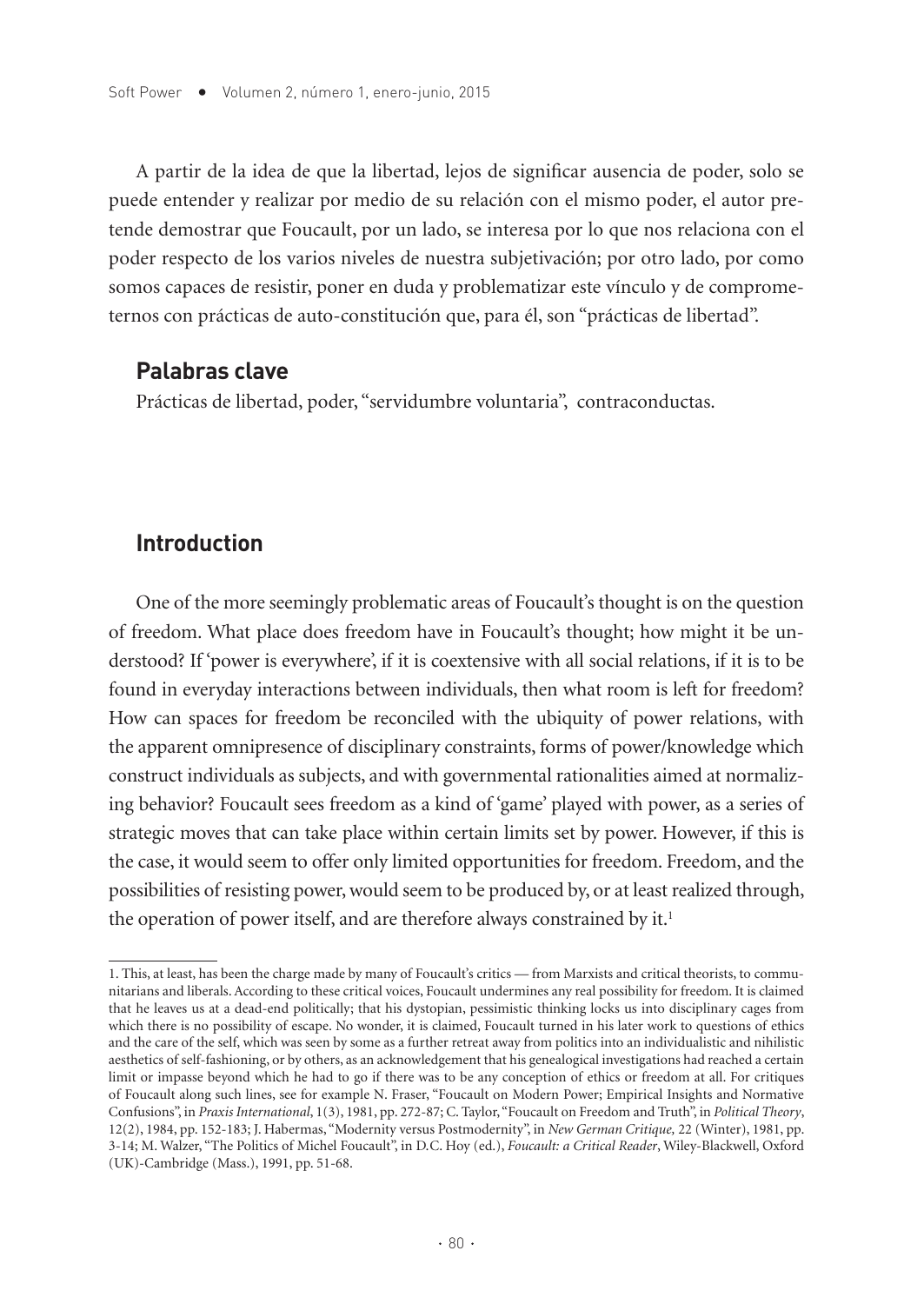I want to argue, against this commonplace view, that Foucault is a thinker who is passionately — we could say ecstatically — committed to freedom. But how exactly should freedom be understood in Foucault's thinking? Clearly, for Foucault, freedom cannot be seen in terms of the standard liberal conception of negative freedom, or freedom from constraint. If we take the idea that freedom, so far from signifying the absence of power and constraint, is only intelligible and realizable through its relation to power, then the notion of freedom from power simply has no meaning for Foucault. Freedom and power are not polar opposites and they do not exist in a zero-sum game such that the absence of one is the condition for the presence of other.<sup>2</sup>

Power and freedom have to be seen as existing in a relationship of mutual incitement and provocation, an agonistic game of strategies and wills, where each opposes the other but is also the condition for the other's very existence. However, it is also clear that Foucault's understanding of freedom cannot fit into the category of positive freedom which refers to living and acting according to one's higher rational and moral capacities — that is, being autonomous in a Kantian or Rousseauian sense. While Isaiah Berlin's formula for positive freedom — "being his own master"<sup>3</sup> — does indeed resonate with Foucault, if understood in a different way that I shall elaborate later, the sense in which Berlin himself intends it, as a certain standard of freedom which is said to be a reflection of our higher self, which the individual is expected, 'forced' even, to live up to, could not be any further from Foucault's sensibilities. While, as I shall argue later, there is some sense in which, for Foucault, freedom is only realizable through a kind of self-disciplining, this is not the same as setting up some universal standard or norm of freedom that we have to be disciplined into achieving. For Foucault, that is exactly what *liberal* freedom is all about.

So we can say that, for Foucault, freedom is not a property; nor is it a stable situation or state that one can be in — one can never claim to be finally free, either externally or internally. Rather, freedom must be constantly put to the test agonistically. To better appreciate the significance of freedom in Foucault's thinking, we therefore have to put to one side both liberal and communitarian understandings, as well as the meta-narrative of the emancipation of humanity. What would this be, after all, but the imposition of

<sup>2.</sup> As Foucault says: "There is not a face-to-face confrontation of power and freedom as mutually exclusive facts (freedom disappearing everywhere power is exercised) but a much more complicated interplay. In this game, freedom may well appear as the condition for the exercise of power (at the same time its precondition, since freedom must exist for power to be exerted, and also its permanent support, since without the possibility of recalcitrance power would be equivalent to a physical determination)". M. Foucault, "The Subject and Power", in J.D. Faubion (ed.), *Power: Essential Works of Foucault 1954-1984*, vol. 3, Penguin, London, 2002, p. 342.

<sup>3.</sup> I. Berlin, *Two Concepts of Liberty*, Clarendon Press, Oxford, 1958, p. 8.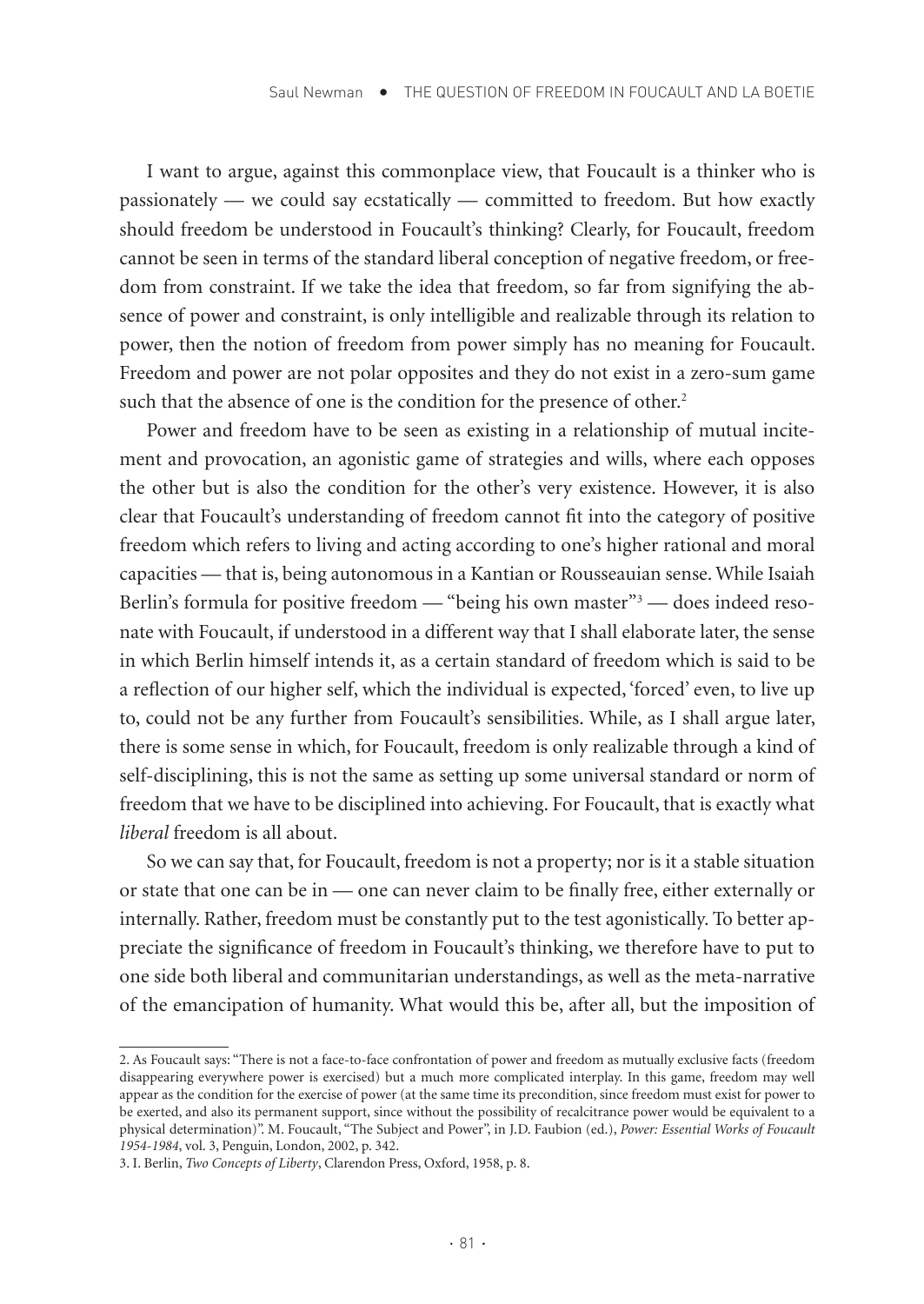another form of power, another kind of social order in the very name of freedom?

What I want to argue here is that the key to understanding question of freedom in Foucault lies in the problematic of 'voluntary servitude', whose enigmatic condition was first explored in the sixteenth century by Étienne de La Boétie, whose essay — *De la Servitude Volontaire* — comes to grips with what is perhaps the most intractable enigmas in politics: why people freely submit to their own domination. What I want to suggest is that the same line of questioning, the same critical impulse, inspires Foucault; specifically, the investigation of the micro-political relationship between the subject and power, which, as we have seen, is never one of simple opposition but rather of mutual constitution and intensification. Foucault is concerned, after all, with that which binds us to power at the level of our subjectivities; and, with the other side of this, how we are able to resist, contest and problematize this attachment, and how we are able to engage in practices of self-constitution which are, for him, "practices of freedom."4 Both La Boétie and Foucault's thought can be read as a profound meditation — and I intend this to invoke something of the spiritual sense of the word — on the possibilities of freedom and on our potential for voluntary *inservitude.*

## **Foucault's Enlightenment**

To trace this resonance between the two thinkers, I want to start by considering a lecture that Foucault gave at the Sorbonne in May 1978, called "What is Critique?" Here Foucault explores the emergence in Western thought, dating roughly from the fifteenth and sixteenth centuries (crucially we should note that this is the time in which La Boétie is writing) of a certain "critical attitude", which, importantly, predates the Kantian enterprise.5 For Foucault, a way of explaining the emergence of this critical attitude is as a reaction to what he calls the governmentalization of Western European societies during this period: the art of governing which characterized the Christian pastorate, and which during the Middle Ages had been confined to religious and monastic institutions, now becomes the general, ubiquitous rationality of society itself, pervading matters of family, social, economic and political life. As Foucault says, the fundamental question that

<sup>4.</sup> M. Foucault, "The Ethics of the Concern for Self as a Practice of Freedom", in P. Rabinow (ed.), *Ethics: Essential Works of Foucault 1954-1984*, vol. 1, Penguin, London, 2000, pp. 281-301.

<sup>5.</sup> See M. Foucault, "What is Critique?", in J. Schmidt (ed.), *What is Enlightenment? Eighteenth Century Answers and Twentieth Century Questions*, University of California Press, Berkeley, 1996, pp. 382-398.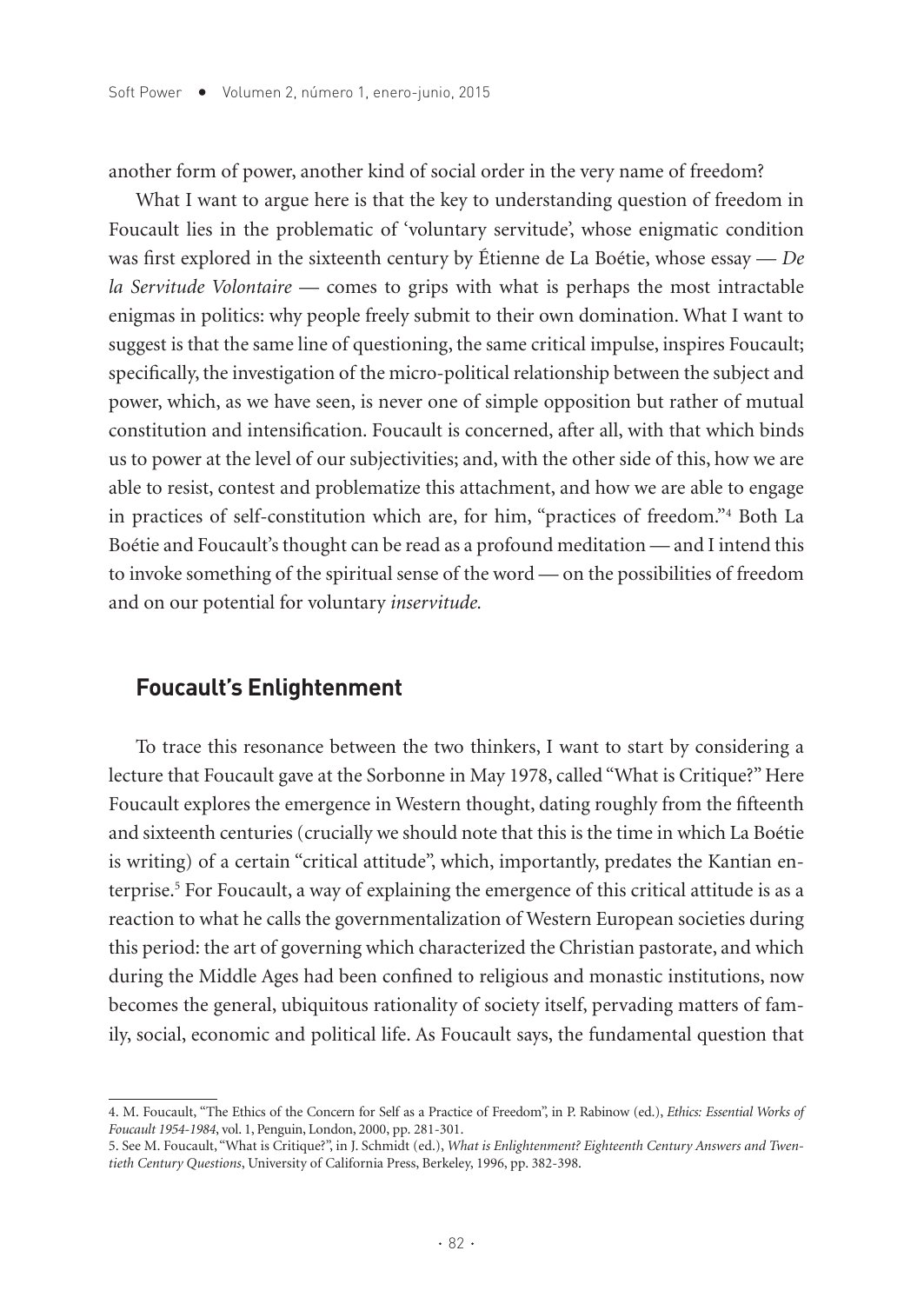emerges during this period is: *how to govern*.<sup>6</sup> It is important, then, to look more closely at the Christian pastorate because this forms the basis of the governmental rationality that persists even into our liberal biopolitical modernity. The key element of the pastorate, which Foucault explores in various places — particularly in his lectures taking place at the same time at the Collège de France, and now published as *Security, Territory Population* — is the notion of obedience: the shepherd-flock relationship is one of absolute obedience or servitude.<sup>7</sup> This relation of submission takes place at an individual level; it is a relationship between the shepherd and the individual members of his flock. The shepherd governs each and all, singularly and collectively, 'omnes et singulatim.'8 What is cherished in this relationship is obedience as the absence or relinquishment of willpower, particularly of the will over oneself; in Greek, *apatheia*. This is important and I will return to it later, for both Foucault and La Boétie are concerned with the problem of the will.

However, such pastoral relations of obedience are always accompanied by the possibility of disobedience — for instance, the religious heresies of the Middle Ages, which could be seen in terms of 'counter-conducts' (for example, asceticism and other practices of self-discipline) which challenged the pastoral power of the Church to govern the actions, lives and souls of others in the interests of their salvation. We might say, then, that if power is the *conduct of conduct*, then 'counter-conduct' is the reversal or disruption of this relationship — the possibility of acting and behaving differently. A reversal whose potential is ever-present in, and indeed presupposed by, any relation of power.

It is precisely this spirit of disobedience, of 'counter-conduct', which, as Foucault argues, re-emerges in the fifteenth and sixteenth centuries in response to the explosion of governmental practices and discourses. Thus, alongside the question of how to govern arises the opposing question, 'how not to be governed?' — a question that guides and moves the spirit of critique. But this is a specific problematic: it is *how not to be governed in specific ways*, in the name of specific rationalities or principles, or through specific methods; "how not to be governed *like that*."9 We see the appearance or re-appearance, then, of a glorious art: *the art of not being governed.* While, as Foucault goes on to say, doctrines of natural law and natural rights served during this period as the basis of this

<sup>6.</sup> See ibid., p. 384.

<sup>7.</sup> See M. Foucault, *Security, Territory, Population: Lectures at the Collège de France 1977-78*, edited by M. Senellart, Palgrave Macmillan, Basingstoke, 2007, p. 177.

<sup>8.</sup> See M. Foucault, "The Ethics of the Concern for Self as a Practice of Freedom", pp. 281-301.

<sup>9.</sup> M. Foucault, "What is Critique?", p. 384.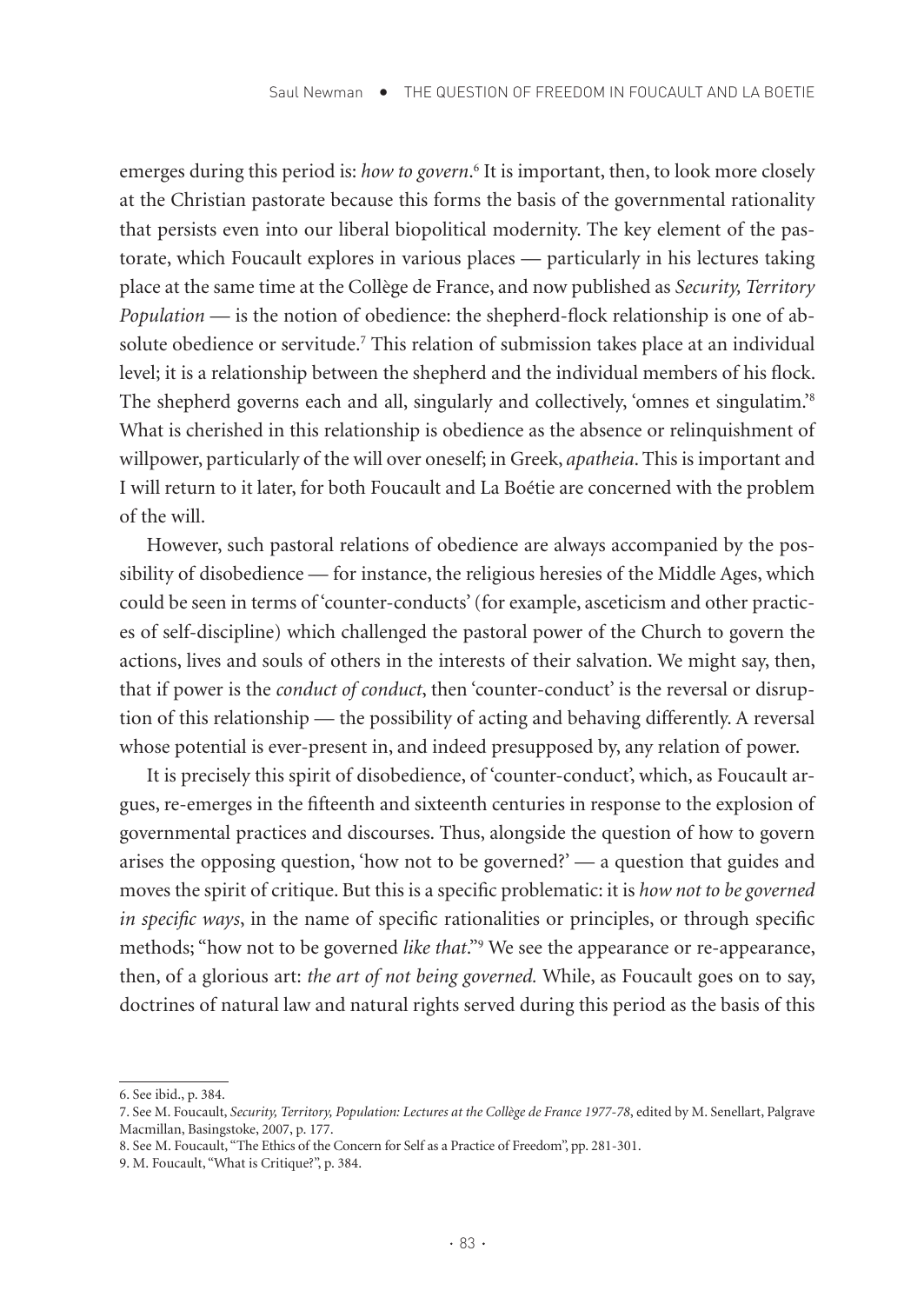critique of government<sup>10</sup> — opposing the absolute power of the sovereign with some notion of juridical limits — the art of not being governed, at least as we might think about it today, suggests that rather than relying on any natural or a-historical bedrock of freedom as the counter-point to power, freedom is instead something to be learnt, practiced, a conscious style of living, something that is contingent to specific situations and which is continually elaborated.

To continue in this critical spirit — which also essentially motivates Kant's *Aufklärung* — Foucault seeks to inaugurate what he calls a "historicophilosophical" mode of enquiry11 — perhaps it would be more familiar to us as *genealogy*. This mode of enquiry proposes a historicisation of ideas, such that a critical reflection on and interrogation of the legitimacy of modern forms of knowledge and regimes of truth are made possible; this is through what Foucault terms their 'eventialization' ["événementialisation"],<sup>12</sup> which is a way of unmasking the relationship between power and knowledge, of revealing the multiple coercions involved in a system of knowledge becoming hegemonic. The question asked here — and it is a crucial one — is not so much how a system of knowledge is forced on us in an overt sense, but rather, how and under what conditions it becomes acceptable and normalized. In other words, how do we come to accept our subjection to a particular regime of truth and the forms of power that go along with it? What must be investigated, in other words, is the mechanism by which we voluntarily subject ourselves to a specific mode of power. What is being highlighted is a sort of subjective threshold through which the subject binds himself to various forms of power, and that threshold is a certain regime of truth which we internalize.

Importantly, the fact that a particular regime of power/knowledge/truth becomes acceptable to us does not mean that this process was inevitable, or that it revealed to us some originary right that made it legitimate. On the contrary, its emergence is entirely contingent.13 It is as if a system of power and knowledge suddenly arises, and the violence of its imposition is at the same time indistinguishable from our free acceptance of it — they are simply two sides of the same process of subjectification. But this contingent dimension of rupture, and this rejection of the notion of inevitability, means that any system of power/knowledge that emerges is always tenuous. They are merely singularities without an essence, and as such they can always be thought otherwise and

<sup>10.</sup> See ibid., p. 385.

<sup>11.</sup> See ibid., pp. 319-392.

<sup>12.</sup> Ibid., p. 393.

<sup>13.</sup> As Foucault points out, "bringing out the conditions of acceptability of a system and following the lines of rupture that mark its emergence are two correlative operations" (ibid., p. 395).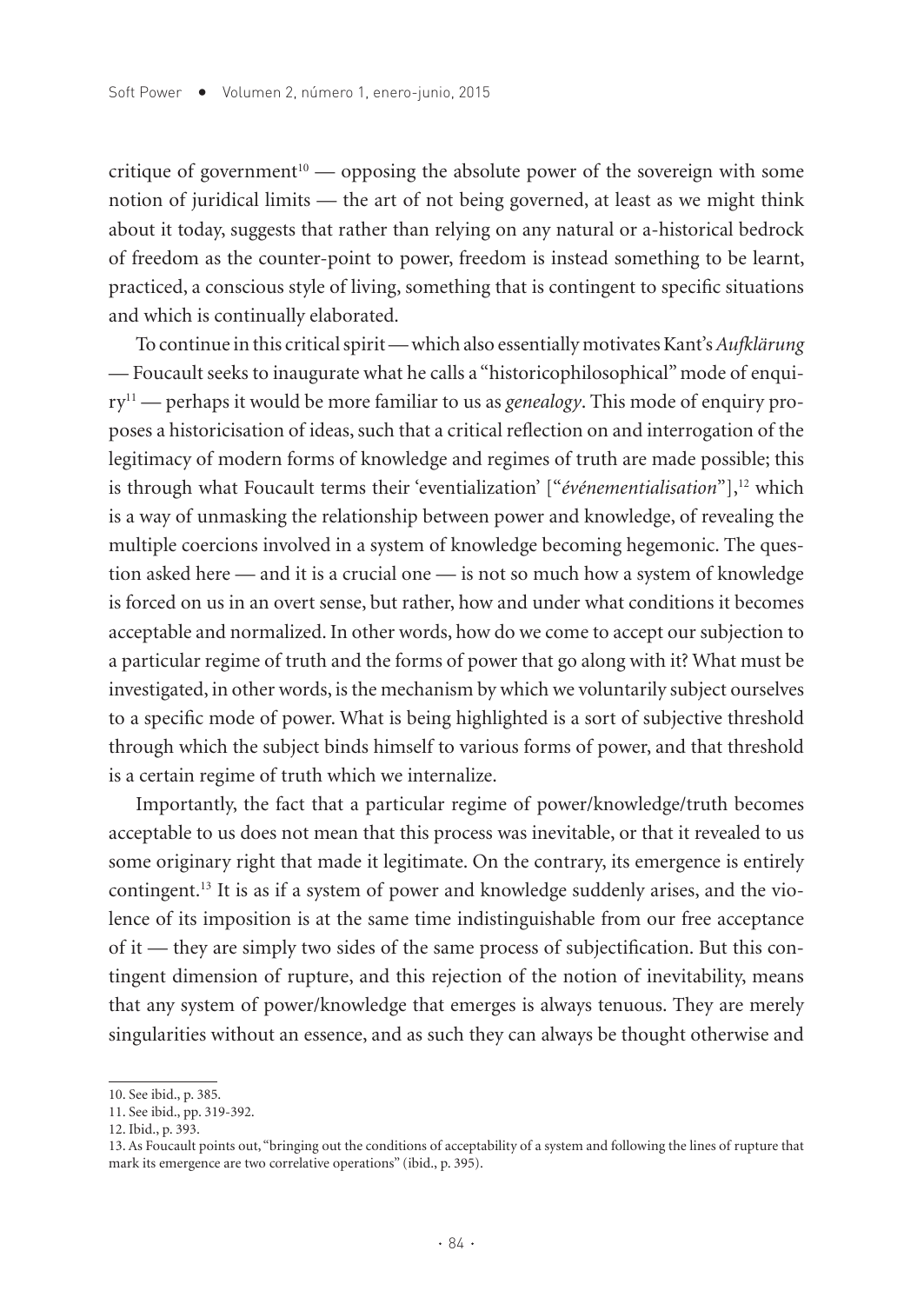undone: "one has to deal with something whose stability, whose rooting, whose foundation is never such that one cannot in one way or another, if not think its disappearance, at least mark that through which and that from which its disappearance is possible."14 Every system of power is always fragile and haunted by the prospect of its own reversal and disappearance. So, we should not think of power in terms of mastery or domination, but rather as an unstable, impermanent set of relations and interactions. To put it quite simply, power has to be thought of as an event rather than as a transcendental reality, and as such, it is an event that can be reversed. Foucault asks: "And if it is necessary to pose the question of knowledge [*connaissance*] in its relation to domination, it would be first and foremost on the basis of a certain *decisive will not to be governed*."15 Thus, for Foucault,

If governmentalization is really this movement concerned with subjugating individuals in the very reality of a social practice by mechanisms of power that appeal to a truth, I will say that critique is the movement through which the subject gives itself the right to question truth concerning its power effects and to question power about its discourses of truth. *Critique will be the art of voluntary inservitude, of reflective indocility.*<sup>16</sup>

This phrase — "*critique will be the art of voluntary inservitude*" — opens up a completely different dimension in Foucault. So far from being the one who locks us up into disciplinary cages, the Foucault that emerges here is one who asserts the primacy of freedom, indocility, inservitude, the refusal to obey. We must grasp the astounding insight offered to us here, and appreciate its genuinely radical dimension. Foucault is saying, essentially, that all systems of power are not only fragile, unstable — they are, as he says, *events* without definitive origin, essence or transcendental unity or legitimacy — but indeed, can only emerge and become hegemonic through our free acceptance of them. Foucault is not proposing any notion here of ideological false consciousness. What he is saying is that systems of power/knowledge can only operate through a subjective threshold, in which the violence of its coercion becomes indistinguishable from our voluntary acceptance of it. But what does this really mean? It means that freedom — that is, the ability to think, live and act otherwise — is the ontological basis of all

<sup>14.</sup> Ibid., p. 397.

<sup>15.</sup> Ibid., p. 398.

<sup>16.</sup> Ibid., p. 386 (emphasis added).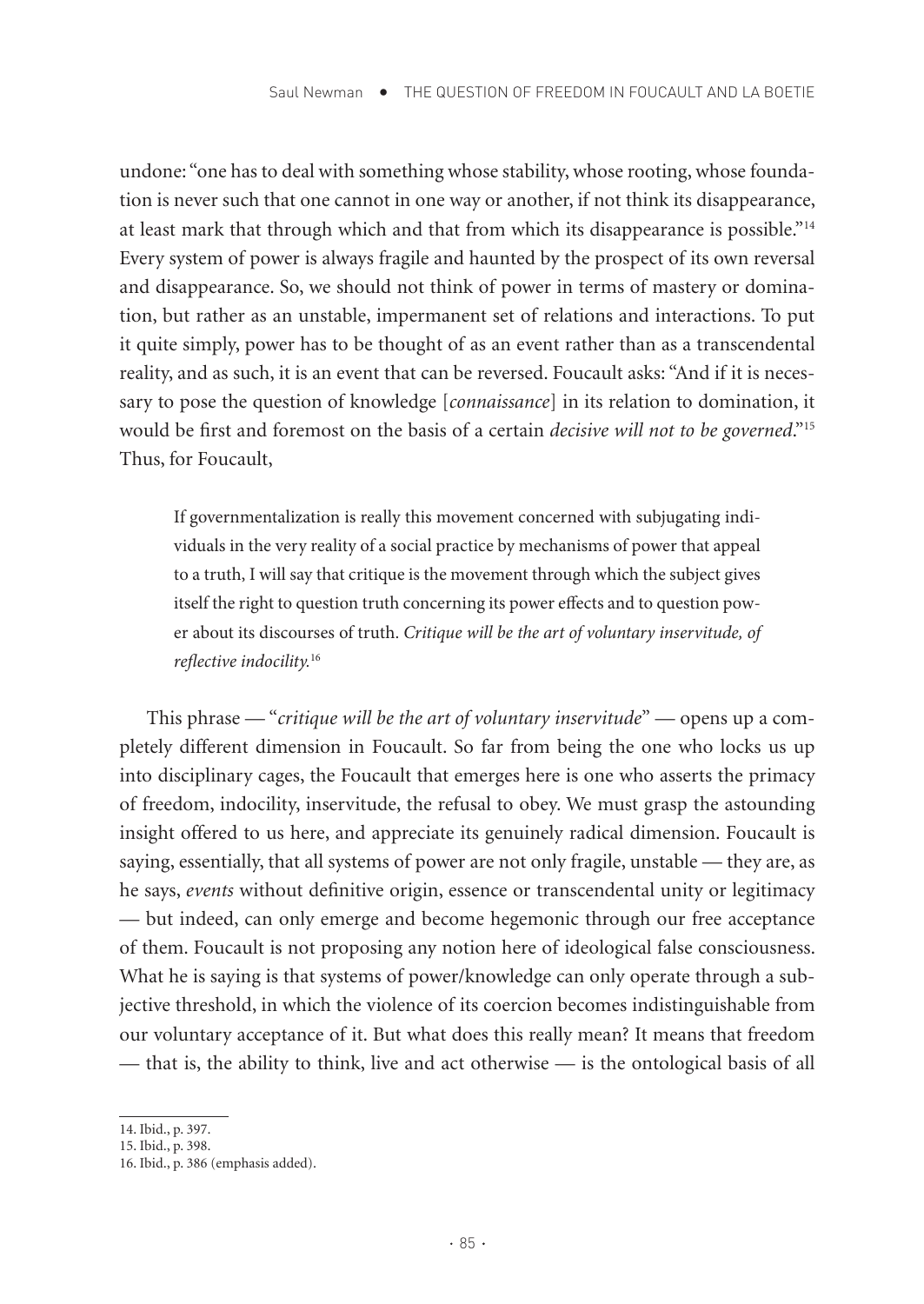power. We have to be able to hear the murmur of freedom, of a yet unrealized yet always potentially realizable freedom that speaks incessantly through the fissures of power; we have to be attuned to its voice lest it be drowned out by power's cogs and machinery. Rather than power being the secret of freedom, as Foucault has so often been interpreted as saying, *freedom is the secret of power*. And this startling revelation — the ontological primacy of freedom, whereby every system of power/knowledge depends on our will, our acceptance — means that the undoing and reversal of this system is equally a matter of will, of decision, of free volition. Just as we will our own submission to particular forms of power, so we can will our own release from them. That is why Foucault refers to a "*decisive will to not be governed*". Is this not an affirmation of freedom in its truest form? Not freedom as some abstract goal to be achieved, or as a program of liberation and social organization to be handed to us, but the freedom that we *always already have*. It is simply a matter of recalling this fact, of reminding ourselves that the power that seems to engulf us really depends on our acquiescence, our consent, and that all that is required to overturn this relationship of domination is a refusal of our servitude, a willing of our own freedom, a willingness to not be governed. Freedom, then, is simply our voluntary servitude reversed, our *voluntary inservitude*.

## **La Boétie's Problem**

Yet, to really appreciate the significance of this insight, we need to understand more precisely the problematic of voluntary servitude itself. And this requires an encounter with the figure who forms the enigmatic background to Foucault's thinking, who is silently but reverentially intoned behind his words.

Étienne de La Boétie, who was born in Sarlat in France in 1530, and who, if it were not for the *Discours de la Servitude Volontaire* (also known as the *Contre'Un* or *Anti-One*, and written probably in 1548 when he was only 18) would only be known as the friend and confidant of Michel de Montaigne, asked a simple, yet scandalous, question: why do men obey?

For the present I should like merely to understand how it happens that so many men, so many villages, so many cities, so many nations, sometimes suffer under a single tyrant who has no other power than the power they give him; who is able to harm them only to the extent to which they have the willingness to bear with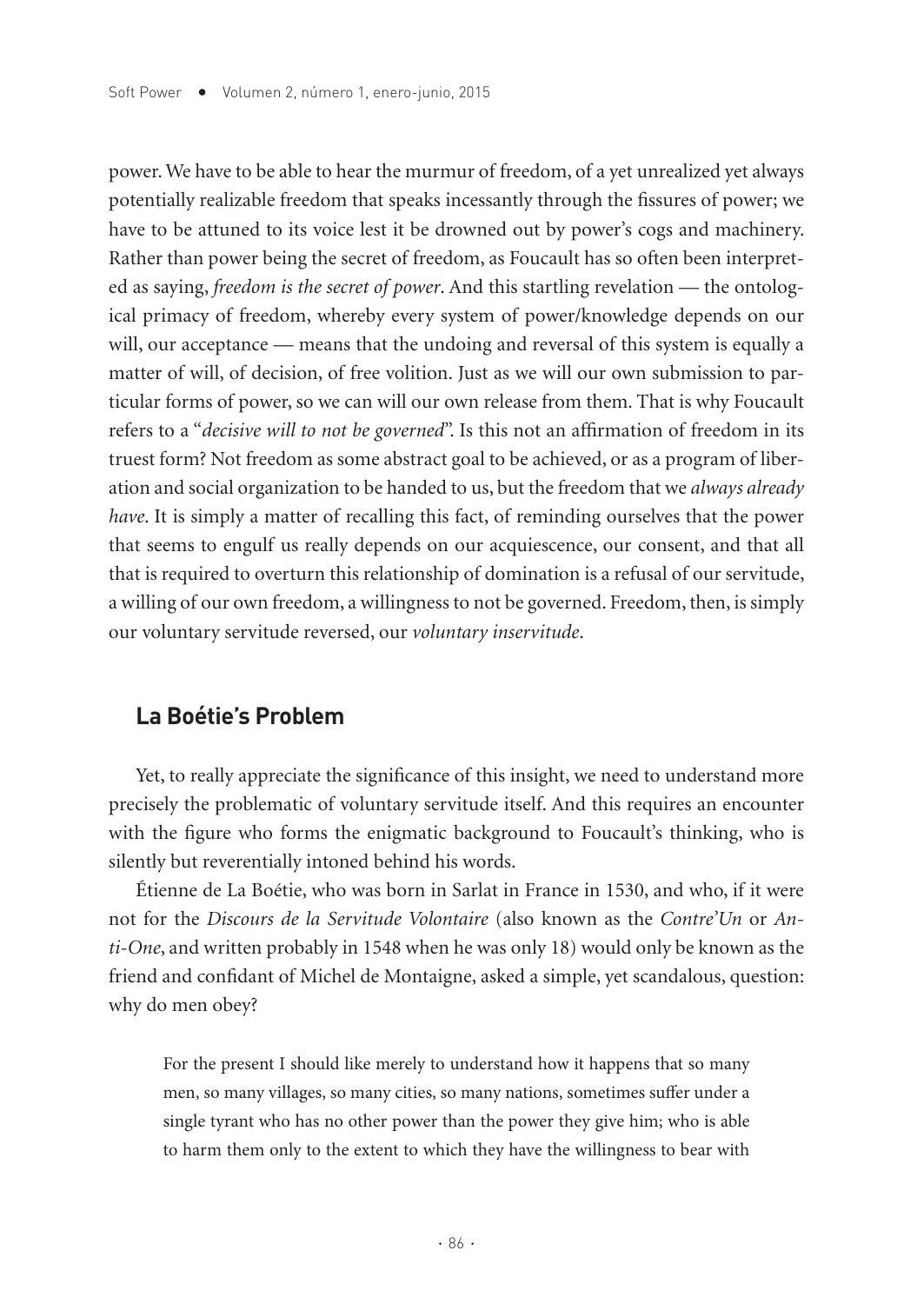him; who could do them absolutely no injury unless they preferred to put up with him rather than contradict him. Surely a striking situation! Yet it is so common that one must grieve the more and wonder the less at the spectacle of a million men serving in wretchedness, their necks under the yoke, not constrained by a greater multitude than they, but simply, it would seem, delighted and charmed by the name of one man alone whose power they need not fear, for he is evidently the one person whose qualities they cannot admire because of his inhumanity and brutality toward them… What monstrous vice, then, is this which does not even deserve to be called cowardice, a vice for which no term can be found vile enough, which nature herself disavows and our tongues refuse to name?<sup>17</sup>

We can see how this willing submission to domination, this voluntary servitude to the will of a tyrant — who is simply a creation of the abandonment of our own will and our own power — constitutes a genuine mystery for La Boétie. He is dumfounded in the face of it, and struggles to name it. It must not be confused with cowardice, he says, which, while despicable is in some ways understandable. Here the power imbalance between the masses and the tyrant is so great that cowardice simply cannot account for the former's acquiescence to the latter; the people have the power, and yet they choose, freely, voluntarily, to give it up to one man who lords it over them, and yet who is essentially their creation, and who could be toppled without lifting a finger. How can this be explained? Like a doctor unable to diagnose his patient's condition, La Boétie struggles to identify and account for this moral sickness. There must be some sort of misdirection or aberration of the will: people, who normally, naturally desire freedom, for some reason choose to give up this freedom and to will their own servitude.

Freedom is our natural condition; man is a being intended for freedom, and for the enjoyment of the natural bonds of companionship and equality, not the artificial bonds of power. Servitude is so far removed from our nature that even animals resist the slightest constraint on their freedom. To be subjected to power is therefore unnatural, and to will our own subjection to power is even more unaccountable. In this sense, La Boétie might be regarded as the anti-Hobbes. For Hobbes, the freedom that we suffer in the state of nature is unnatural to us in the sense that we cannot live in peace and security; and thus the desire to submit to absolute sovereign power — even though it is a human

<sup>17.</sup> É. La Boétie, *The Politics of Obedience: the Discourse of Voluntary Servitude*, Ludwig von Mises Institute, Auburn (Al), 2008, pp. 40-43. All quotes from La Boétie henceforth are from the Harry Kurtz translation available at: http://www. constitution.org/la\_boetie/serv\_vol.htm.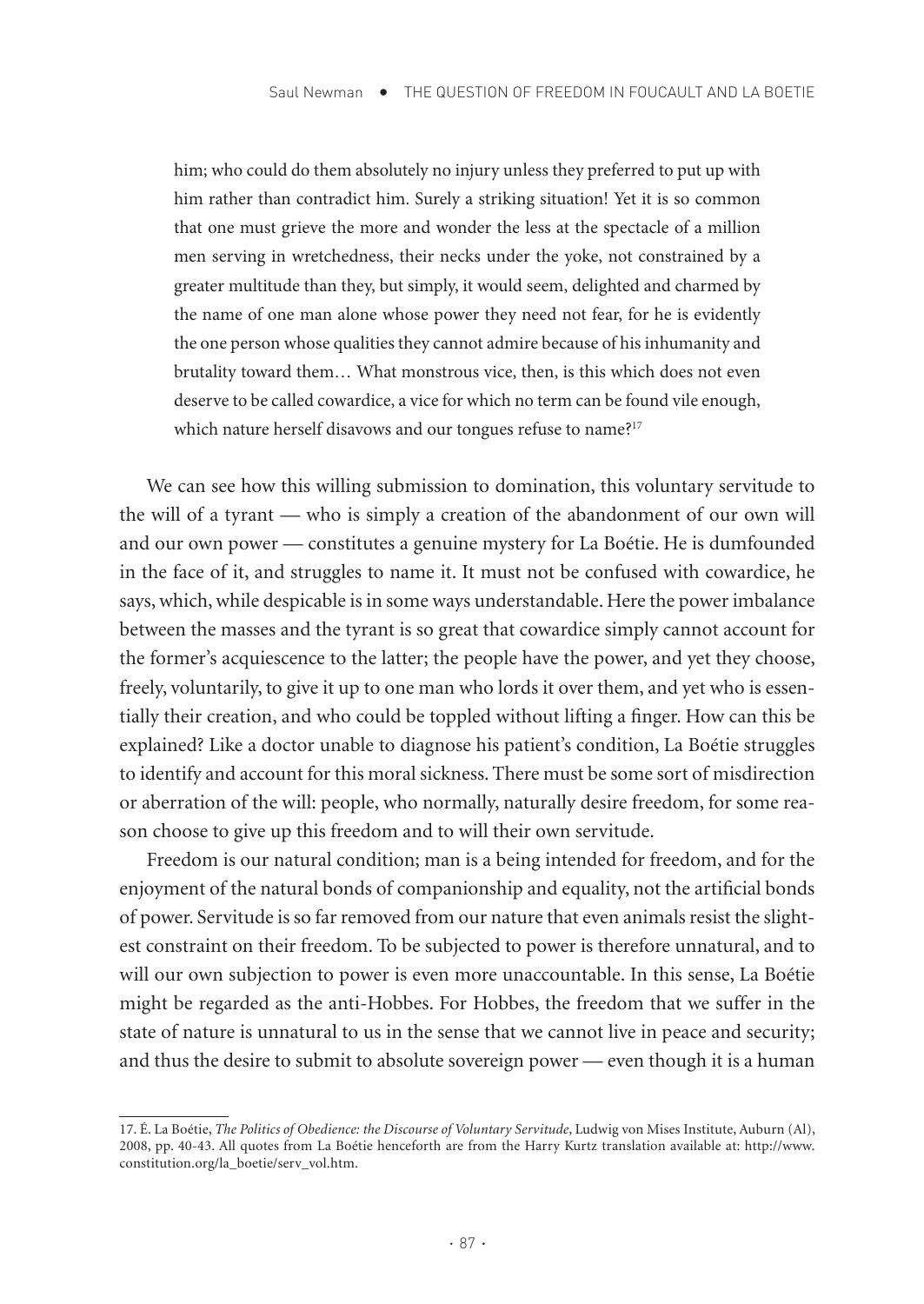artifice rather than a natural authority — is itself utterly natural and rational.<sup>18</sup> For La Boétie, this whole rationalization of submission is reversed: we enjoy the freedom and equality, indeed, the plurality and singularity that nature endows us with; and then, for some reason, on account of some misfortune of history — which La Boétie does not or perhaps cannot explain — we give it up, and have suffered the caprices of power and the torments of servitude ever since. One whole century before the shadow of Leviathan loomed up over our horizon, La Boétie had already disturbed its foundations by revealing the freedom that lay behind it, the freedom which Hobbes tried to make us forget.

Our fall into servitude has something to do with apathy; a kind of moral languor that comes over us so that we no longer desire freedom and independence. But at the same time, La Boétie is eager to stress that our servitude is active rather than passive; our domination is something that we willingly participate in; the cords that bind us we renew and strengthen daily: "You weaken yourselves in order to make him the stronger and the mightier to hold you in check."19

How does La Boétie attempt to account for what is essentially unaccountable? He proposes three factors that might explain this lamentable condition that we find ourselves in. Firstly, he says, men become habituated into servitude such that they forget that they were ever free; obedience and docility become a matter of habit, a "habituation to subjection."20 As he puts it, "let us therefore admit that all those things to which he is trained and accustomed seem natural to man and that only that is truly native to him which he receives with his primitive, untrained individuality."<sup>21</sup> Perhaps we are not very far here from Foucault's "docile bodies" — the bodies and behaviors relentlessly trained, molded and shaped in the disciplinary regimes of modernity. To what extent does this rely on a voluntary servitude, as described by La Boétie, rather than outright violence and coercion? To what extent would disciplinary power be possible without the subjectification of the subject so that he or she actively desires and willingly participates in his or her own disciplining and normalization?

Secondly, La Boétie refers to the ways that power distracts us, dazzles us, seduces us with its gaudy show, with its spectacles and rituals.<sup>22</sup> Thirdly, La Boétie shows how power constructs for itself a hierarchy of relations in which the tyrant's place is sustained by intricate networks and relations of dependency. Our submission and obedience are

<sup>18.</sup> See T. Hobbes, *Leviathan* (1651), edited by C. B Macpherson, Penguin, London, 1981.

<sup>19.</sup> É. La Boétie, *The Politics of Obedience: the Discourse of Voluntary Servitude*, pp. 46-47.

<sup>20.</sup> Ibid., p. 54.

<sup>21.</sup> Ibid., p. 59.

<sup>22.</sup> See ibid., pp. 63–64.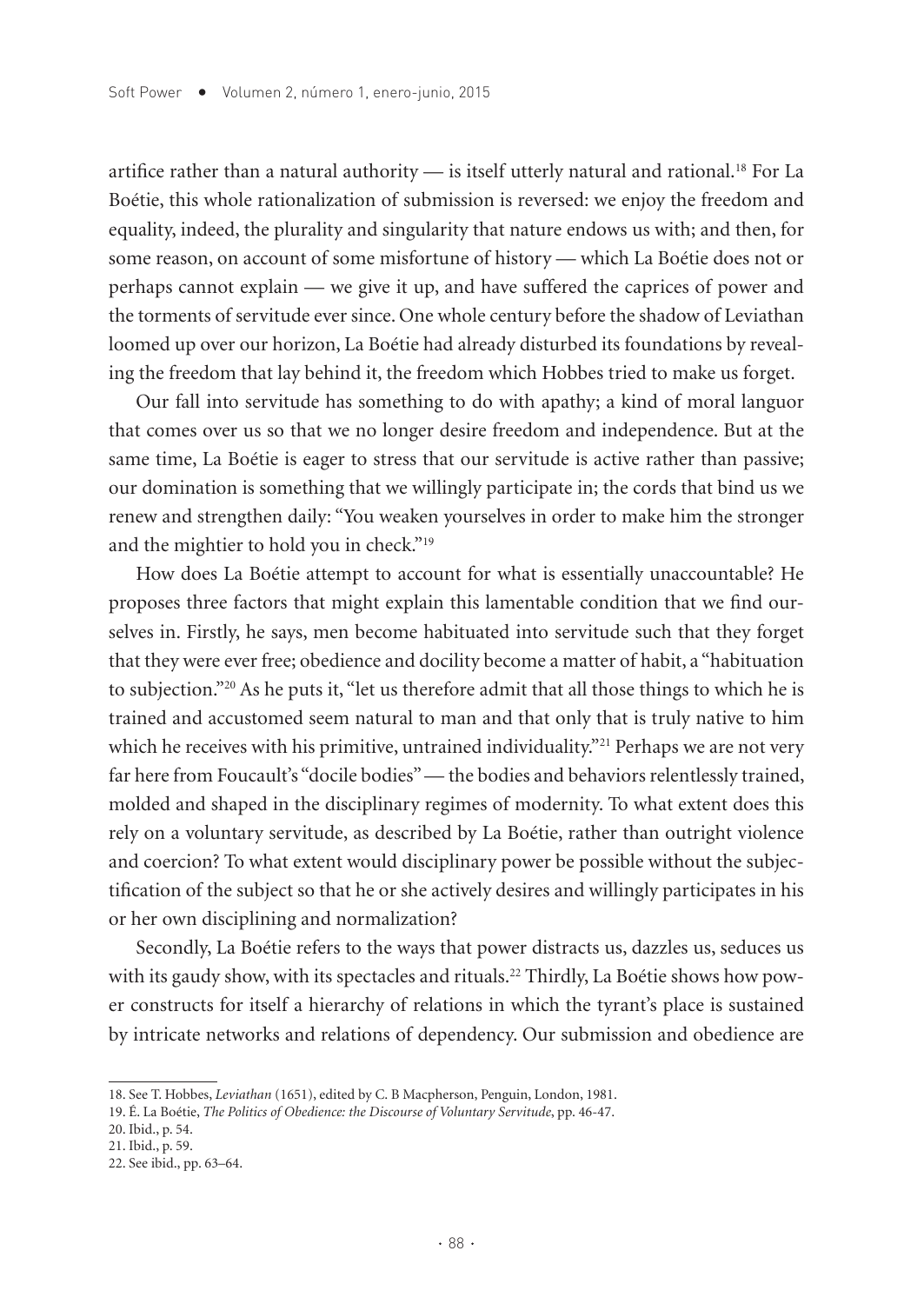assured — bought cheaply La Boétie would say — by payoffs that we receive from those immediately above us; we submit to the power of another in return for our own little place in the great pyramid of power that we ourselves have constructed.<sup>23</sup>

However, La Boétie's explanations for our condition of servitude — and to some extent they are inadequate — are perhaps less important than the implications of his actual diagnosis of the problem of our voluntary servitude, this enigma at the heart of all political domination. But it all depends on what we take from this. If we interpret La Boétie as *simply* saying that man will always, when he gets half the chance, submit to power and cut his own throat, then the notion of voluntary servitude does not get us very far, and may even give rise to a certain conservatism, which says that men are born to submit. But nothing could be further, I would argue, from La Boétie's intentions, especially when he says that freedom rather than servitude is our natural condition. Therefore, the way I propose we read his great work is in an emancipatory sense, as a call to freedom, as a way of waking us up, arousing us from our enfeebled, servile state; perhaps in the same way that Foucault reads Kant's *Aufklärung*, as a way of rousing humanity out of a state of immaturity. La Boétie does this by confronting us with a truth so astounding that it has the power, even today — if only we would see it — to shake the foundations of political authority to their core. If we have freely chosen servitude, if we willingly participate in our own domination without the need for coercion, then this means that all power — even as it appears to bear down upon us — is essentially an illusion, one of our own making. If, in other words, we have created the tyrant in our act of submission to him, this means that the tyrant has no real power; the power he has over us is only *our* power in an alienated form; the chains that bind us are only possible through an abrogation, a giving up, of our own power over ourselves. As he decisively puts it, "He who thus domineers over you has only two eyes, only two hands, only one body, no more than is possessed by the least man among the infinite numbers dwelling in your cities; he has indeed nothing more than the power that you confer upon him to destroy you."24

All power is therefore fragile, and is only possible by our continuing submission, the continual offering of ourselves to power. All we must do is to see through the veils of power, to see its essential weakness, its emptiness and impotence. All we must do if we want to free ourselves from the tyrant is to simply take back our power — or, even more

<sup>23. &</sup>quot;The consequence of all this is fatal indeed. And whoever is pleased to unwind the skein will observe that not the six thousand but a hundred thousand, and even millions, cling to the tyrant by this cord to which they are tied" (ibid., p. 72). 24. Ibid., p. 46.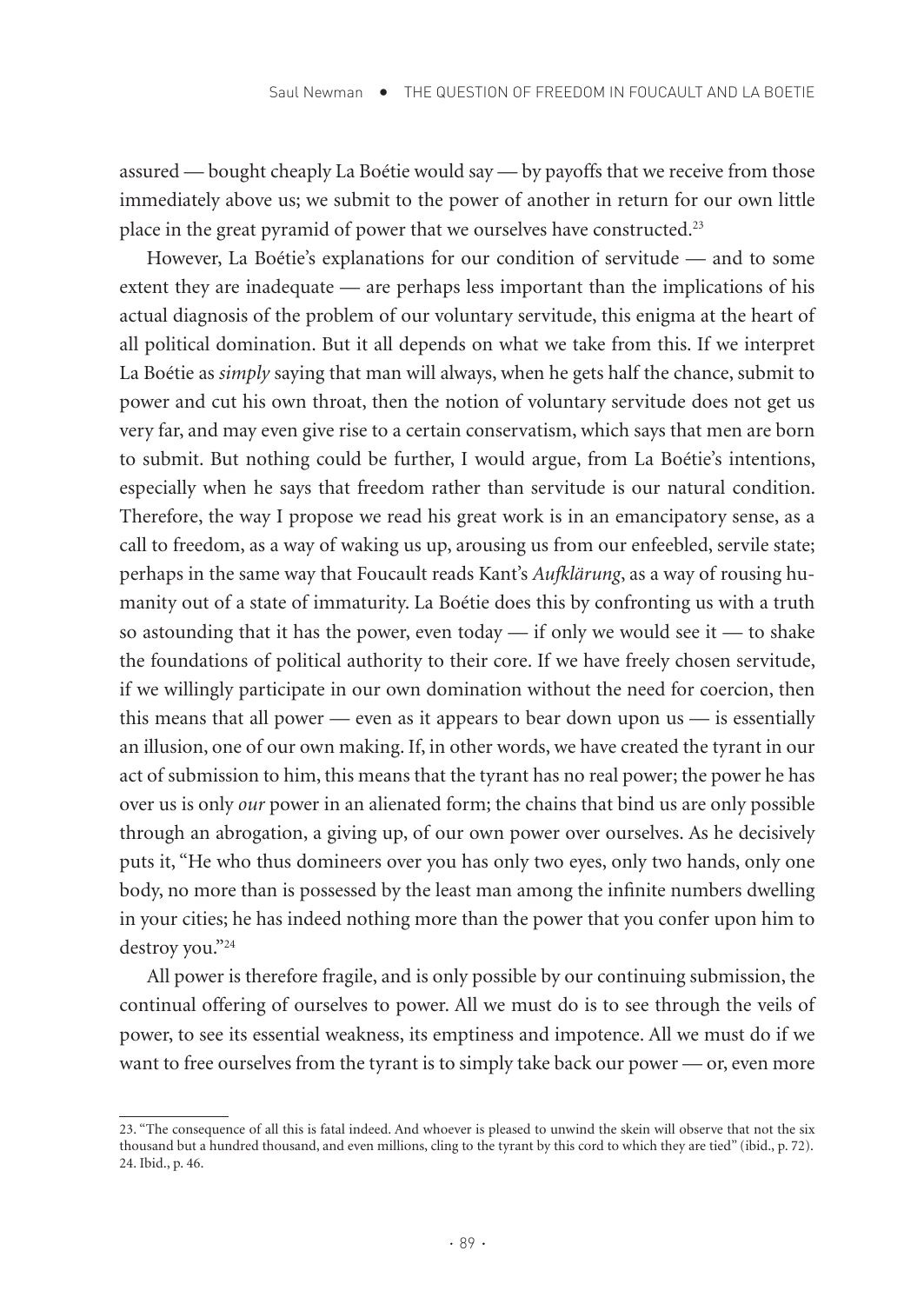simply, to stop giving ourselves up to him, to stop rendering our power to him. It is not even a question of overthrowing the tyrant, but simply to stop empowering him and instead to empower ourselves, upon which the tyrant will fall of his own accord — the spell of domination will be broken.<sup>25</sup>

The pedestal of power is one that we have erected through our continual submission; it is very easily pulled away by our refusal to submit. That all power depends on our power — this is something we have forgotten. La Boétie wants people to recall their own power, or rather to recognize that they had the power all along, they just did not know it. La Boétie offers us no revolutionary programs to follow — none are needed; he simply wants us to emancipate ourselves, to emancipate ourselves from our own servitude. It is merely a matter of the will, volition, of "willing to be free", as he puts it.<sup>26</sup> La Boétie's text thus serves to remind us of our own will — how we lost it, and how we can regain it. Is there not a profound connection here with Foucault's "*decisive will not to be governed*", which for him is the basis of all critique? The other side of voluntary servitude is therefore *voluntary inservitude*; the other side to power is freedom. The *Discours* s, like Foucault's work, an ethical meditation on freedom and its possibilities. Just as La Boétie considers the power of the tyrant to be an illusion, Foucault tells us that there is no such thing as Power with a capital P, that power has no essence, that it is not a substance but a relation, not a property but an intensity, and that even in the seemingly direst conditions of oppression there is always the possibility of resistance, and therefore of freedom. To see power in this way — for both thinkers — is to in a sense strip away its abstractions, and to reveal the secret of freedom that it founded upon; it is not a negation of freedom but a joyous affirmation of it.

### **Freedom and Discipline**

Of course, unlike La Boétie, Foucault would not trace voluntary servitude to one obscure but fateful historical moment, to a fall from our original state of freedom; rather, there has only been self-subjection in specific ways to specific regimes of power.

<sup>25. &</sup>quot;Obviously there is no need of fighting to overcome this single tyrant, for he is automatically defeated if the country refuses consent to its own enslavement: it is not necessary to deprive him of anything, but simply to give him nothing; there is no need that the country make an effort to do anything for itself provided it does nothing against itself. It is therefore the inhabitants themselves who permit, or, rather, bring about, their own subjection, since by ceasing to submit they would put an end to their servitude…" (ibid., p. 44).

<sup>26.</sup> See ibid., p. 47.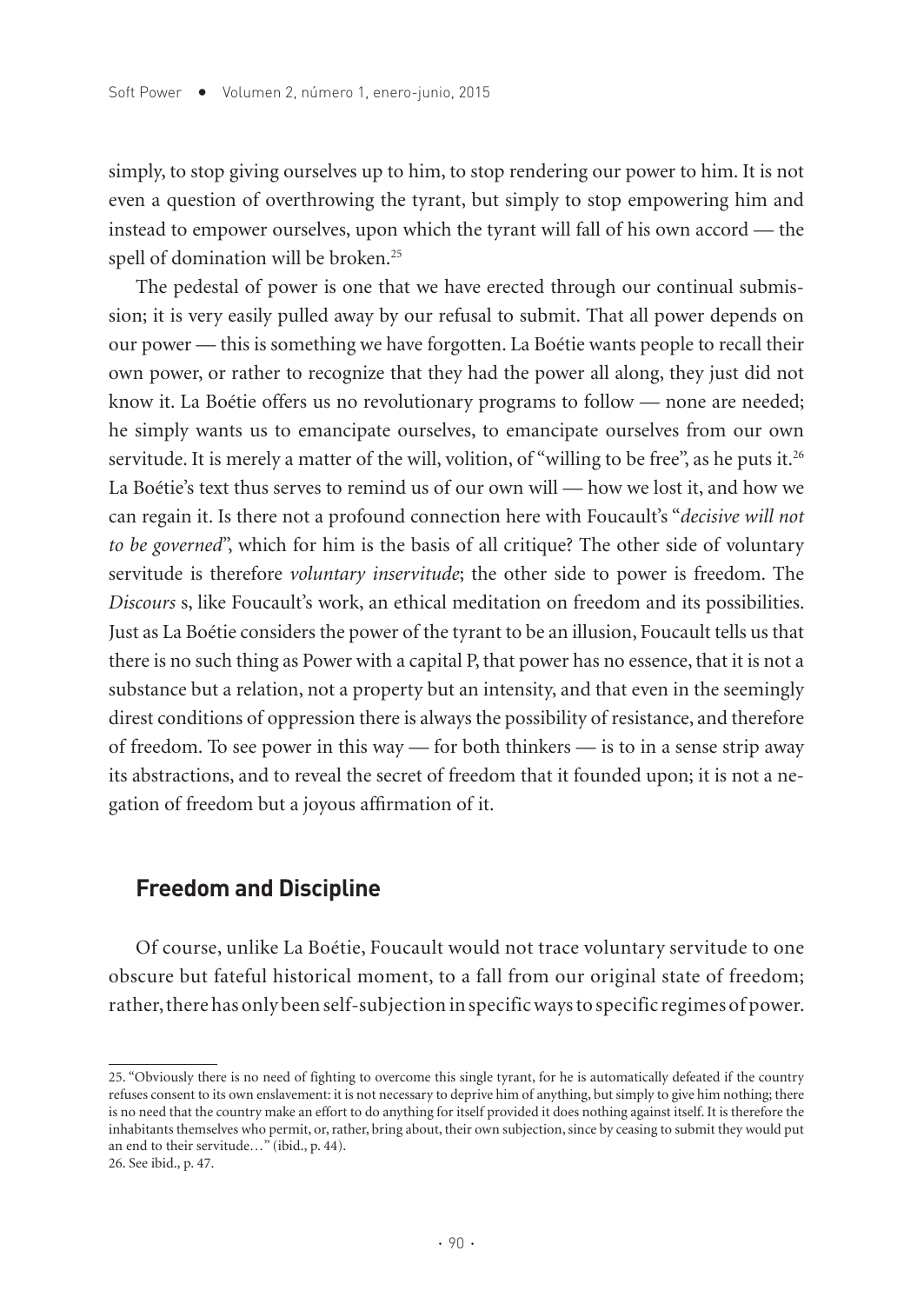Nevertheless, the fundamental insight is the same: all forms of power, no matter how they are historically constituted, depend at some level on our willing acquiescence. How else could power arise? Voluntary servitude is the secret that underlies all the micro-disciplines and coercions, the institutional discourses, the regimes of surveillance, the vast carceral archipelago charted by Foucault. La Boétie's text, I believe, is the great key that allows us to unlock the eternal mystery of power; it shows us that power cannot exist without our own subjection to it. It sheds light on the threshold of subjectification that Foucault saw as the underside of any power relationship: why does the homosexual or madman attach himself to these institutionalized identities; why does the factory worker allow himself to be trained so that he becomes an appendage of the machine; why do we engage in rituals of confession that bind us to regimes of truth; why do we so earnestly seek out our truth in the codes of power? What is the hook, the clasp, the element that seduces us, that draws us in to this game of power?

Yet, as I have said, the other side to this willful docility is willful indocility, as La Boétie and Foucault so feverishly affirm. So, briefly, I think we can relate this problematic of 'voluntary servitude/voluntary inservitude' to two key aspects of Foucault's thought. I have already spoken about his notion of 'eventialization', and his general genealogical approach, which allows us to see that the structures of power, knowledge and truth which surround us have, in a sense, no essence, no transcendental legitimacy, and therefore no inevitability; they are ultimately contingent, fragile, depending on our willing submission to them. And this means that alternatives are always possible, that we are not condemned to the current arrangements. However, I want to explore briefly the relationship between power and the subject, and the way that — through the process of subjectification — a truth about ourselves is constructed for us such that we identify with it and allow ourselves to be governed in particular ways; yet this also provides us with the means to resist this power. The subjectified subject is one who is always capable of resistance, and therefore of freedom; the subjectivity that power creates for us, is also the material from which we can resist power and from which we can fashion for ourselves new ways of being. This means that the process of subjectification is always double-sided, unstable, unpredictable and reversible. While we are subjectified by power-truth, we are not determined by it, and there is always this excess, this element of unpredictable freedom which, while generated by power, is never confined by it, and which always has the potential to refuse, resist and reverse the actual form of our subjectification.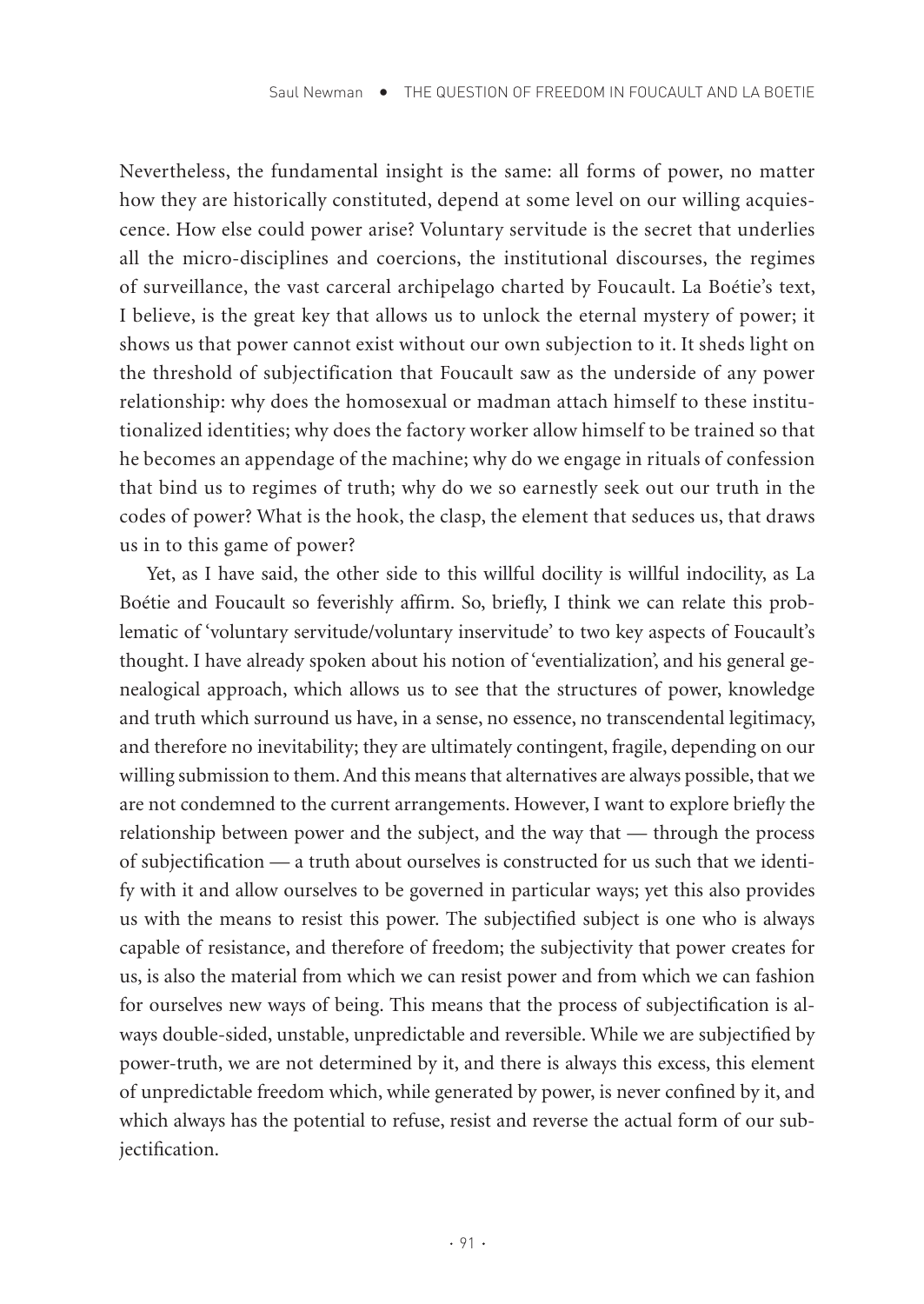A subsequent, related, point concerns the relationship between freedom and discipline. Contrary to the liberal model of negative freedom, which would see freedom and discipline as completely irreconcilable, perhaps we can see them as mutually dependent and constitutive.<sup>27</sup> We have seen how the action of disciplinary power produces the capacities for both subjection, but also agency and therefore freedom. But what Foucault was interested in, as we can see in his later work on ethics, ascesis and the care of the self, was the ways by which people, in certain historical periods and within specific cultural settings, particularly in Greek and Roman antiquity, have actually sought to discipline themselves, to impose upon themselves, through various means — meditation, self-denial, ethical interrogation — a kind of discipline that would allow them to be free. While these forms of discipline might be a reflection of the cultural forms that existed at the time — so we are in other words not talking about complete autonomy here — they were nevertheless much more autonomous precisely because they were self-imposed, than the more institutionalized (religious, psychiatric, medical) modes and practices of discipline that emerged later with the Christian pastorate and have continued into modernity. Foucault refers then to "an exercise of the self on the self by which one attempts to transform oneself, and to attain to a certain mode of being."28 Foucault, furthermore, sees this process of self-disciplining, self-fashioning as an ethical practice, which is always related to the practice of freedom: "For what is ethics if not a practice of freedom, the conscious practice of freedom?"29 In other words, freedom is not a permanent state that one achieves, but an ongoing project or series of practices by which one constitutes oneself in alternative ways.

But how does this practice of self-disciplining, or self-mastery, intensify freedom, and why should this be seen as an *ethical* practice (as opposed to simply aesthetic, as some have argued)? The various practices associated with what Foucault calls "ascesis" were intended to achieve some sort of mastery over oneself such that one would not be so susceptible to being disciplined and governed by others: there is the recognition that, as Richard Flathman shows, within oneself there are tendencies, desires and dependencies that make one more susceptible to the power of others.<sup>30</sup> La Boétie would see this as the tendency towards voluntary servitude. Thus, "ascesis" involves forms of

<sup>27.</sup> As Richard Flathman argues in his discussion of Foucault, without discipline, there is no agency and therefore no possibility of freedom. Also, disciplinary limits must be present for freedom to be tested and measured against, agonistically. See R.E. Flathman, *Freedom and its Conditions: Discipline, Autonomy, and Resistance*, Routledge, New York, 2003. 28. M. Foucault, "The Ethics of the Concern for Self as a Practice of Freedom", p. 282.

<sup>29.</sup> Ibid., p. 284.

<sup>30.</sup> See R.E. Flathman, *Freedom and its Conditions: Discipline, Autonomy, and Resistance*.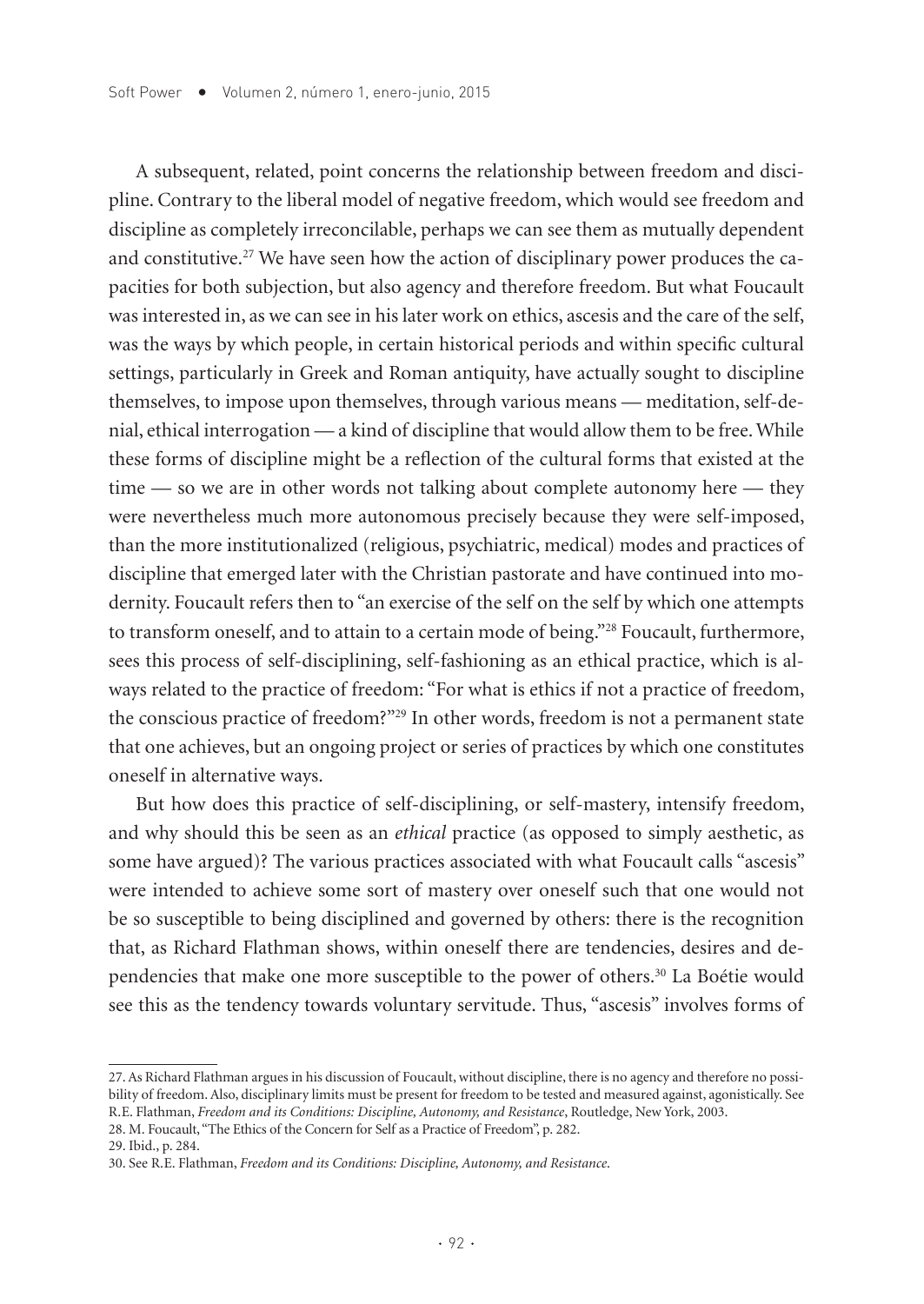self-discipline designed to control and master such tendencies, in the interests of one's freedom. As Foucault puts it: "Concern for the self and care of the self were required for right conduct and the proper practice of freedom, in order to know oneself… as well as to form oneself, to surpass oneself, to master the appetites that threaten to overwhelm one<sup>"31</sup>

This project of freedom through self-mastery is thus an ethical practice: "Freedom is the ontological condition of ethics. But ethics is also the considered form that freedom takes when it is informed by reflection."32 It is ethical because it not only concerns oneself but how one relates to others. For the Greeks, the desire to dominate others, to exert excessive power over them, is actually an indication that one is not master of oneself; one has become intoxicated with one's own appetite for power, an appetite or desire which has taken over all others within the individual. It is a sign of weakness rather than strength: as Rousseau understood, if one desires to dominate others, one is much more likely to be dominated by others.<sup>33</sup> One enters the dangerous game of tyranny only at one's own cost. Did not La Boétie also perceive this essential weakness of the tyrant? And did he not also warn that those who play the game of power, those who allow themselves to enter the tyrant's great pyramid, in the hope of rewards and favors, or so they can exert power over someone below them, put themselves at great risk? So, we have here, with the practices of freedom through self-mastery, also an ethics (and I would say perhaps a politics) of *non-domination.*

While we cannot of course be blind to the power relationships — over women and slaves — that those men of antiquity who practiced "ascesis" were involved in, what we should take from this, or rather what this opens up the possibility for thinking about, is the idea of practicing voluntary inservitude through a kind of ethical self-discipline; as I would put it, a *discipline of indiscipline*. As La Boétie perceived, our susceptibility to the domination of another was a kind of weakness, a moral sickness, a wayward and inexplicable desire, born of habit or induced through the false promise of riches and favors. Therefore, in order to be free, we must find a way of mastering and controlling

<sup>31.</sup> M. Foucault, "The Ethics of the Concern for Self as a Practice of Freedom", p. 285.

<sup>32.</sup> Ibid., p. 284.

<sup>33.</sup> We have to remember that in ancient Greek philosophy, the tyrant is always a figure of great weakness and instability rather than strength; he becomes intoxicated with his own appetites to the degree that he has completely lost control over himself. For instance, in the dialogue between Socrates and Adeimantus in Plato's *Republic* (Book IX) Socrates proposes that: 'He who is the real tyrant, whatever men may think, is the real slave, and is obliged to practice the greatest adulation and servility, and to be the flatterer of the vilest of mankind. He has desires which he is utterly unable to satisfy, and has more wants than any one, and is truly poor, if you know how to inspect the whole soul of him: all his life long he is beset with fear and is full of convulsions, and distractions, even as the State which he resembles…" (Plato, *The Republic,* translation by Benjamin Jowett, The Project Gutenberg http://www.gutenberg.org/files/150/150.txt).